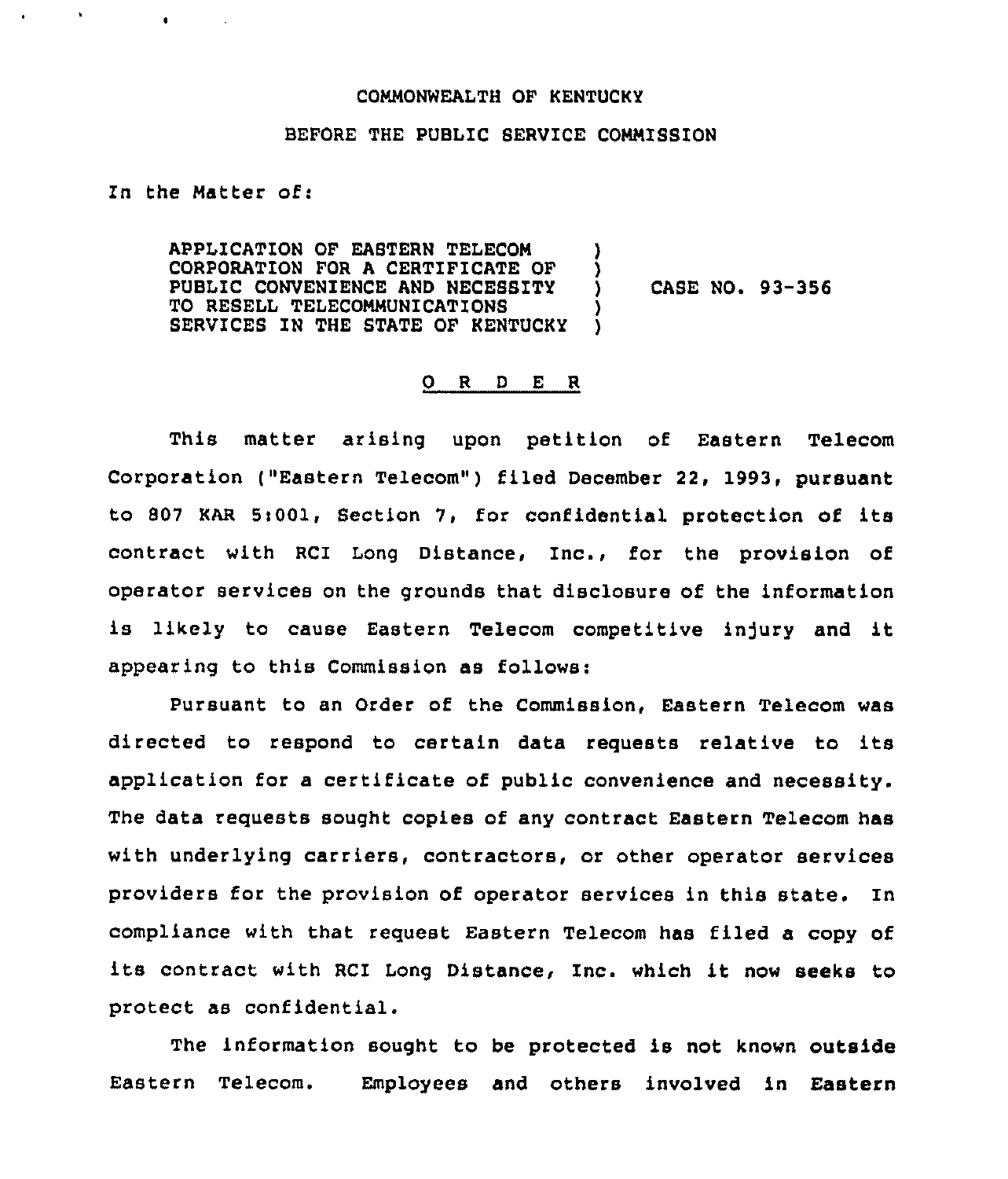Telecom's business do not have access to the information except on a need-to-know basis.

and the company

KRS 61.872(1) requires information i'lied with the Commission to be available for public inspection unless specifically exempted by statute. Exemptions from this requirement are provided in KRS 61.878(1). That section of the statute exempts 11 categories of information. One category exempted in subparagraph (c) of that section is commercial information confidentially disclosed to the Commission. To qualify for that exemption, it must be established that disclosure of the information is likely to cause substantial competitive harm to the party from whom the information was obtained. To satisfy this test, the party claiming confidentiality must demonstrate actual competition and a likelihood of substantial competitive injury if the information is disclosed. Competitive injury occurs when disclosure of the information gives oompetitors an unfair business advantage.

Eastern Telecom's competitors are other resellers of intrastate telecommunications services in this state. Such competitors could use this information to negotiate more favorable terms with other providers of operator services and thereby gain a competitive advantage over Eastern Telecom. The information, therefore, has competitive value and should be protected as confidential.

This Commission being otherwise sufficiently advised,

IT IS ORDERED that the contract by Eastern Telecom for the provision of operator services, which Eastern Telecom has petitioned be withheld from public disclosure, shall be held and

 $-2-$